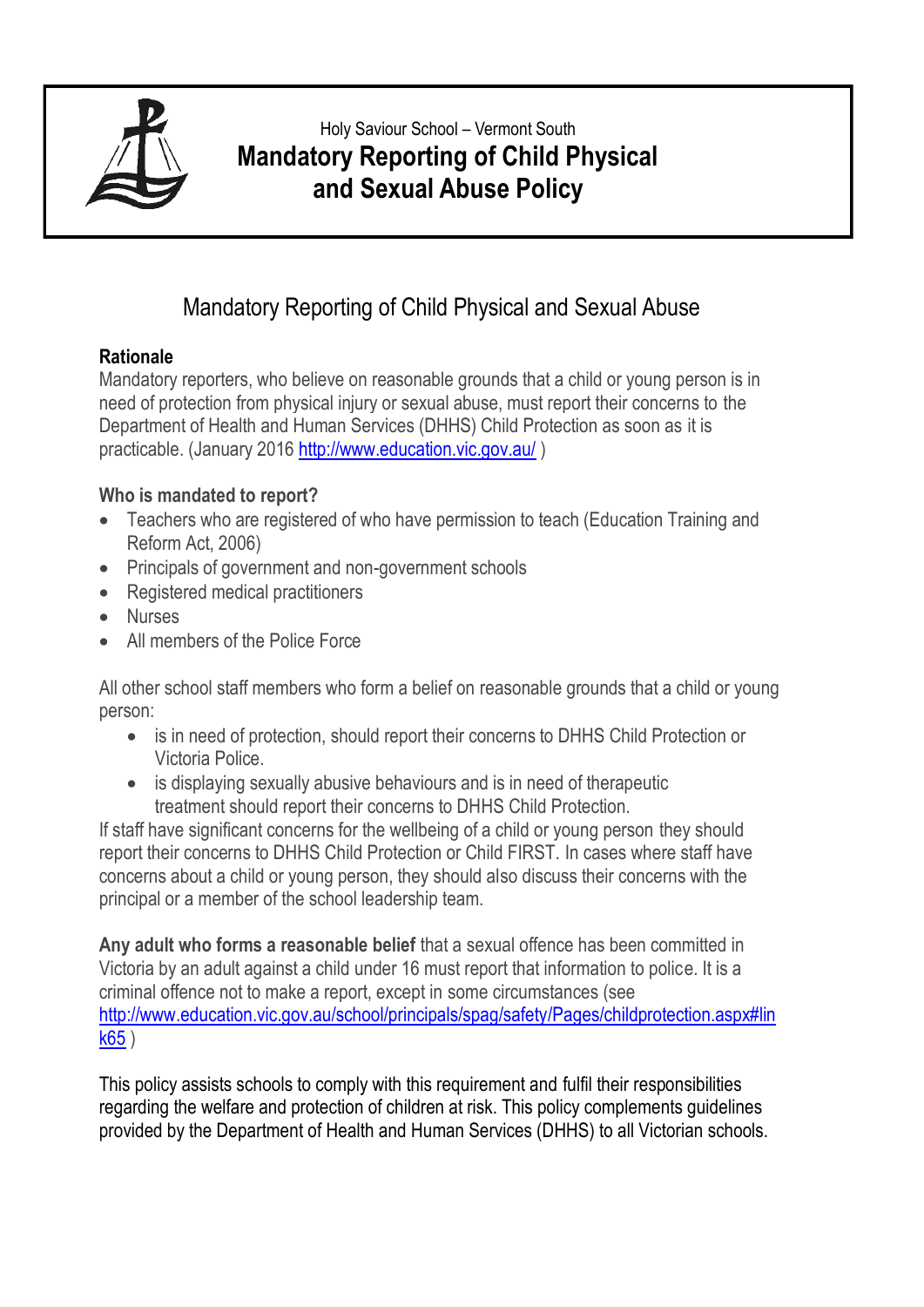## **Definitions**

**Child:** For the purpose of the relevant parts of the Children, Youth and Families Act 2005 (Vic.), a child is any person 17 years of age or younger.

**Child FIRST:** The Family Information Referral Support Team run by a registered community service in a local area that can receive confidential referrals about a child of concern. It does not have any statutory powers to protect a child but can refer matters to family services.

**Child Protection:** The Victorian Government agency, provided by DHS, that protects children at risk of significant harm. Child Protection has statutory powers and can use these to protect children.

**Mandatory report**: A report made to Child Protection, by a person mandated under the Act, that is based on a reasonable belief that a child is in need of protection from physical injury that results from abuse or neglect or harm caused as a result of sexual abuse.

**Mandatory reporter:** Person(s) required under the Children, Youth and Families Act 2005 (Vic.) to make a report to the Child Protection if they believe a child is in need of protection from physical injury or sexual abuse. Mandatory reporters include registered school teachers or principals and registered nurses.

**School advisory group:** A committee consisting of the principal and one or two key school personnel (Deputy Principal and / or Student Wellbeing Leader) to discuss any concerns and observations in relation to child physical or sexual abuse recorded by a teacher and to offer support to the teacher concerned. A gender balance within the group is an important consideration.

# **Procedures**

# **1. Forming a belief**

A 'reasonable belief' or a 'belief on reasonable grounds' is not the same as having proof but is more than mere rumour or speculation.

A 'reasonable belief' is formed if a reasonable person in the same position would have formed the belief on the same grounds. For example, a 'reasonable belief' might be formed if:

- a child states that they have been physically or sexually abused
- a child states that they know someone who has been physically or sexually abused (sometimes the child may be talking about themselves)
- someone who knows a child states that the child has been physically or sexually abused
- professional observations of the child's behaviour or development leads a professional to form a belief that the child has been physically or sexually abused or is likely to be abused
- signs of abuse lead to a belief that the child has been physically or sexually abused.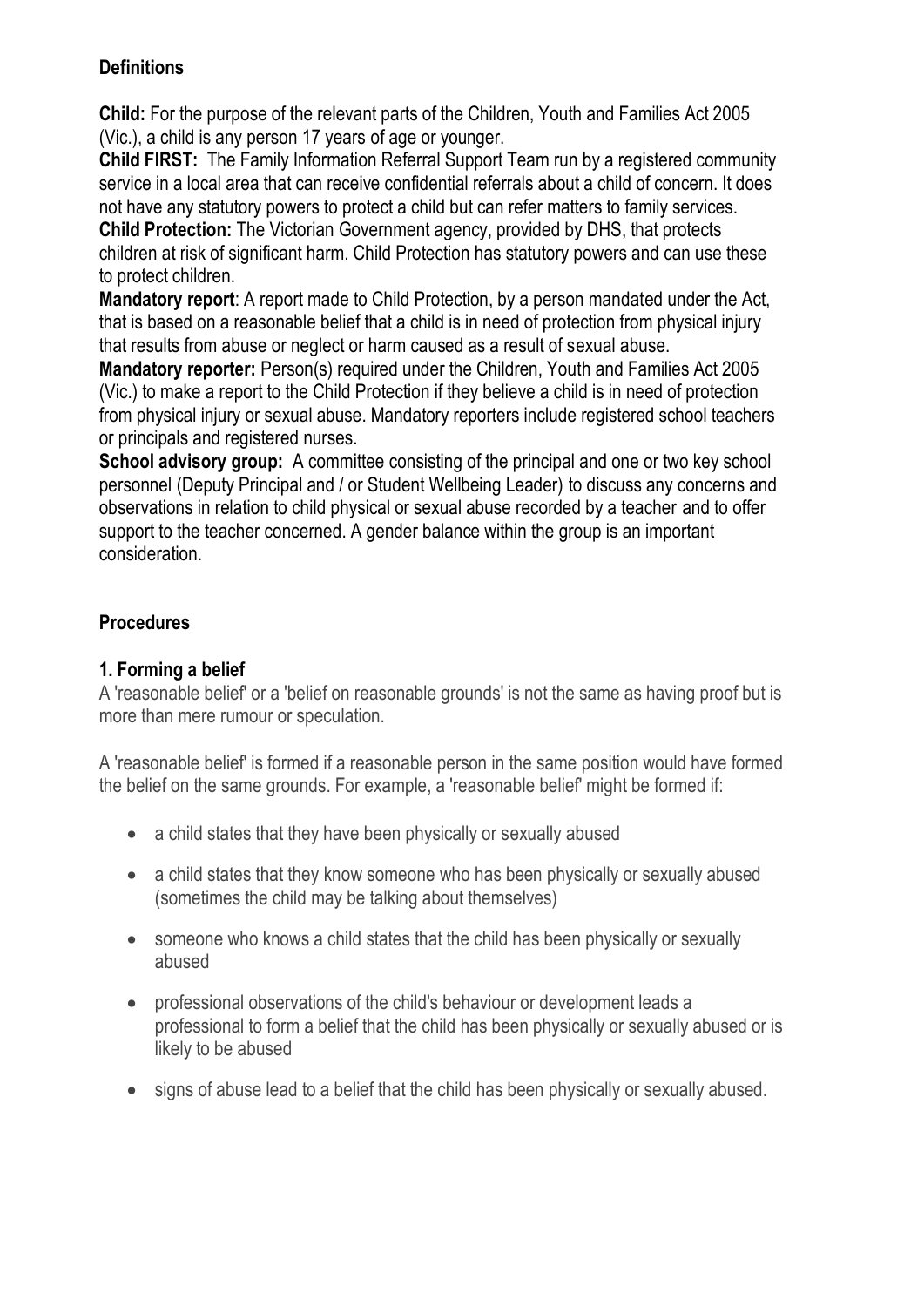### **1.1 Discussing concerns**

It is recommended that the mandatory reporter's concerns and observations regarding the suspected physical injury or sexual abuse of a child are discussed with a School Advisory Group formed to support all involved in matters of this nature. The confidentiality of these discussions must be maintained**. The individual staff member should then make their own assessment about whether they should make a report about the child or young person and to whom the report should be made.**

A mandatory reporter may make a referral to Child FIRST or a report to Child Protection without the prior knowledge of the principal. However, it is good practice for the mandatory reporter to inform the principal of his/her action as soon as practicable. See table below. *This table is also available for staff convenience on the hsvsresources google drive under the folder: Child Safety*

# A step-by-step guide to making a report to **Child Protection or Child FIRST**

#### **Protective concerns** You are concerned about a child because you have:

· observed indicators of abuse or neelect

· been made aware of possible harm via your involvement

- At all times remember to
- · record your observations
- received a disclosure from a child about abuse or neglect follow appropriate protocols
	- · consult notes and records
	- · consult with appropriate colleagues if necessary · consult with other support agencies if necessary



For further information refer to Protecting the safety and wellbeing of children and young people - A joint protocol of the Department of Human Services Child Protection,<br>Department of Education and Early Childhood Develop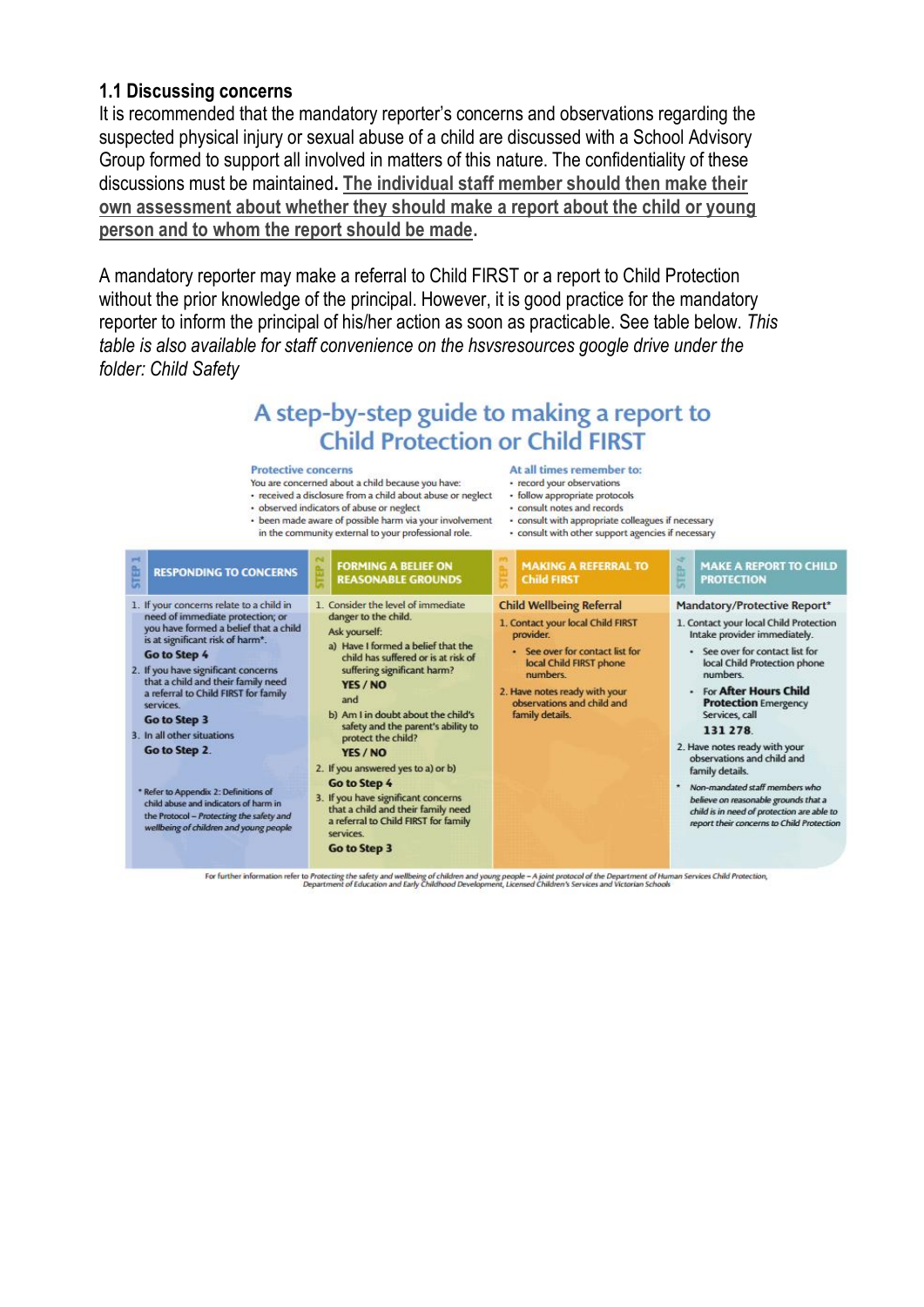| <b>Contact Numbers</b>                                                                                             |                                                                                                       |                                  |                             |                                                                  |                |
|--------------------------------------------------------------------------------------------------------------------|-------------------------------------------------------------------------------------------------------|----------------------------------|-----------------------------|------------------------------------------------------------------|----------------|
| Department of Education and Early Childhood Development                                                            | <b>Department of Human Services Child Protection</b>                                                  |                                  | <b>CHILD FIRST</b>          |                                                                  |                |
| <b>METROPOLITAN REGIONS</b>                                                                                        | <b>METROPOLITAN REGIONS</b>                                                                           | <b>METROPOLITAN REGIONS</b>      | <b>Local Catchment Area</b> |                                                                  | <b>Contact</b> |
| Eastern<br>$(03)$ 9265 2400                                                                                        | <b>Intake Unit</b><br><b>Regional Office</b>                                                          |                                  | <b>Barwon</b>               | Greater Geelong, Queenscliff,                                    | 1300 551 948   |
| <b>Northern</b><br>(03)94889488                                                                                    | <b>Box Hill</b><br>Eastern<br>1300 360 391                                                            | (03)98436000                     | South<br>Western            | <b>Surf Coast</b>                                                |                |
| Western<br>(03)92916500                                                                                            | North and West 1300 664 977<br>Preston                                                                | 1300 664 977                     |                             | Colac - Otway, Corangamite                                       | 5232 5500      |
| Southern<br>$(03)$ 9794 3555<br><b>RURAL REGIONS</b>                                                               | Footscray<br>Southern<br>1300 655 795 Dandenong                                                       | 1300 360 462<br>$(03)$ 9213 2111 |                             | Warrnambool, Moyne, Glenelg,<br><b>Southern Grampians</b>        | 1300 889 713   |
| <b>Barwon South Western</b><br>52251000                                                                            |                                                                                                       |                                  | Gippsland                   | <b>East Gippsland</b>                                            | 51520052       |
| Gippsland<br>51270400                                                                                              | <b>RURAL REGIONS</b>                                                                                  |                                  |                             | Wellington                                                       | 51447777       |
| <b>Grampians</b><br>53378444                                                                                       | <b>Regional Office</b><br><b>Intake Unit</b>                                                          |                                  |                             | La Trobe, Baw Baw                                                | 1800 339 100   |
| Hume<br>57612100                                                                                                   | <b>Barwon South Western</b>                                                                           |                                  |                             | South Gippsland, Bass Coast                                      | 5662 5150      |
| <b>Loddon Mallee</b><br>54403111                                                                                   | 1800 075 599 Geelong                                                                                  | (03) 5226 4540                   | Grampians                   | Northern Grampians, West                                         | 1800 195 114   |
|                                                                                                                    | Gippsland<br>Traralgon<br>1800 020 202                                                                | (03) 5177 2500                   |                             | Wimmera, Hindmarsh, Yarrambat,                                   |                |
| Office for Children and Licensed Children's Services:                                                              | <b>Ballarat</b><br><b>Grampians</b><br>1800 000 551                                                   | (03) 5333 6530                   |                             | Horsham                                                          |                |
|                                                                                                                    | Hume<br>1800 650 227 Wangaratta                                                                       | (03) 5722 0555                   |                             | Ararat, Pyrenees, Hepburn,<br>Ballarat, Golden Plains, Moorabool | 1300 783 341   |
| <b>METROPOLITAN REGIONS</b>                                                                                        | Wodonga                                                                                               | (02) 6055 7777                   | Hume                        | Wodonga, Towong, Indigo                                          | 1800 705 211   |
| Eastern<br>$(03)$ 9265 2400                                                                                        | <b>Loddon Mallee</b><br>1800 675 598 Bendigo                                                          | (03) 5434 5555                   |                             | Alpine, Benalla, Mansfield,                                      | 1800 705 211   |
| <b>Northern</b><br>$(03)$ 9412 5333                                                                                | <b>After hours Child Protection Emergency Services (AHCPES)</b><br>Statewide number for all emergency |                                  |                             | Wangaratta                                                       |                |
| (03) 9275 7000<br>Western<br>Southern<br>$(03)$ 9096 9555                                                          |                                                                                                       |                                  |                             | Greater Shepparton, Strathbogie,<br>Moira                        | 1300 854 944   |
| <b>RURAL REGIONS</b>                                                                                               | child protection matters outside of normal                                                            |                                  |                             | Mitchell, Murrindindi                                            | 1800 663 107   |
| <b>Barwon South Western</b><br>5225 1000                                                                           | business hours (24 hours, 7 days a week):                                                             | 131 278                          | Loddon                      | Greater Bendigo, Campaspe,                                       | 1800 260 338   |
| Gippsland<br>51270400                                                                                              |                                                                                                       |                                  | <b>Mallee</b>               | Central Goldfields, Loddon,                                      |                |
| <b>Grampians</b><br>53378444                                                                                       | <b>Victoria Police</b>                                                                                | 000                              |                             | Macedon Ranges,<br><b>Mount Alexander</b>                        |                |
| <b>Hume</b><br>57612100<br><b>Loddon Mallee</b>                                                                    |                                                                                                       |                                  |                             | Buloke, Goonawarra, Swan Hill,                                   | 1800 625 533   |
| 54403111                                                                                                           | <b>Catholic Education Offices</b>                                                                     |                                  |                             | Mildura                                                          | 1800 MALLEE    |
| Important information for government schools                                                                       | <b>Catholic Education Office, Melbourne</b>                                                           | $(03)$ 9267 0228                 | Eastern                     | Yarra Ranges, Knox, Maroondah                                    | 1300 369 146   |
|                                                                                                                    | <b>Catholic Education Office, Ballarat Diocese</b>                                                    | 53377135                         | Metropolitan                | Monash. Whitehorse.                                              | 1300 762 125   |
| Principals of Victorian Government schools must report all                                                         | <b>Catholic Education Office, Sale Diocese</b><br>Catholic Education Office, Sandhurst Diocese        | 5622 6600<br>54432377            | <b>North</b>                | Manningham, Booroondarra<br>Nillumbik, Whittlesea, Banyule,      |                |
| incidents to the Emergency and Security Management Unit on<br>03 9589 6266.                                        |                                                                                                       |                                  | and West                    | Yarra and Darebin                                                | (03) 9450 0955 |
|                                                                                                                    | <b>Independent Schools Victoria</b>                                                                   | (03) 9825 7200                   | Metropolitan                | <b>Brimbank, Melton</b>                                          | 1300 138 180   |
| Victorian Government schools should contact the Student Critical                                                   | Other                                                                                                 |                                  |                             | Hume, Moreland                                                   | 1300 786 433   |
| Incident Advisory Unit (SCIAU), Student Wellbeing Division, for                                                    | Victorian Aboriginal Education Association, Inc.                                                      | (03)94810800                     |                             | Hobson's Bay, Maribyrnong,                                       | 1300 786 433   |
| advice and support when responding to allegations of student<br>sexual assault or inappropriate sexual behaviours. | Victoria Police Sexual Offences and Child Abuse Unit (03) 9247 6666                                   |                                  |                             | Melbourne, Moonee Valley and<br><b>Wyndham</b>                   |                |
|                                                                                                                    | <b>Centre Against Sexual Assault</b>                                                                  | 1800 806 292                     | Southern                    | Casey, Cardinia, Greater                                         | (03) 9705 3939 |
| The SCIAU can be contacted on                                                                                      | Gatehouse Centre, Royal Children's Hospital                                                           | $(03)$ 9345 6391                 | Metropolitan                | Dandenong                                                        |                |
| 03 9637 2934 OF 03 9637 2487.                                                                                      | (for specialist counselling and medical assistance)                                                   |                                  |                             | Aboriginal children and families                                 | (03) 9794 5973 |
| Victorian Government School Principals should refer to the                                                         | <b>Child Safety Commissioner</b>                                                                      | (03) 8601 5884                   |                             | (Casey, Cardinia and Great                                       |                |
| flowchart - Responding to Allegations of Student Sexual Assault                                                    | Victorian Aboriginal Child Care Agency                                                                | (03) 8388 1855                   |                             | Dandenong)                                                       |                |
| Compulsory Actions for Principals at:                                                                              |                                                                                                       |                                  |                             | Frankston, Mornington Peninsula                                  | 1300 721 383   |
| http://www.education.vic.gov.au/healthwellbeing/safety/childprotection/childprotection.htm                         |                                                                                                       |                                  |                             | Kingston, Bayside, Glen Eira,<br>Stonington, Port Phillip        | 1300 367 441   |

## **2 Report to relevant agencies**

### **2.1 Department of Human Services Child Protection**

The mandatory reporter may form the belief that it is necessary to make a report to Child Protection. In this case, the teacher is required to make a report as soon as practicable.

The mandatory reporter may continue to suspect that a child is in need of protection. In this case, the mandatory reporter should continue to record any further observations made and make a report on each occasion where they form a belief, on reasonable grounds, that a child is or is likely to be at risk of physical or sexual abuse.

### **2.2 Contact with Child FIRST**

A registered school teacher or principal in Victoria can seek advice from or make a referral to **Child FIRST** if they have a significant concern for the wellbeing of a child and where the immediate safety of the child is not compromised. The teacher or principal should share relevant information with **Child FIRST** to help them complete their assessment of the referral. Contact should be made with the nearest Child FIRST office (see Appendix 2) for information and advice.

A mandated reporter may wish to keep their identity confidential when they make a referral to **Child FIRST** or a report to **Child Protection**, or when they share information with these agencies. A **Child First** or **Child Protection** worker cannot disclose the identity of the person making a referral or report without their consent. The publications listed in Appendix 1 provide advice on why it may be appropriate for a person making a referral or report to disclose their